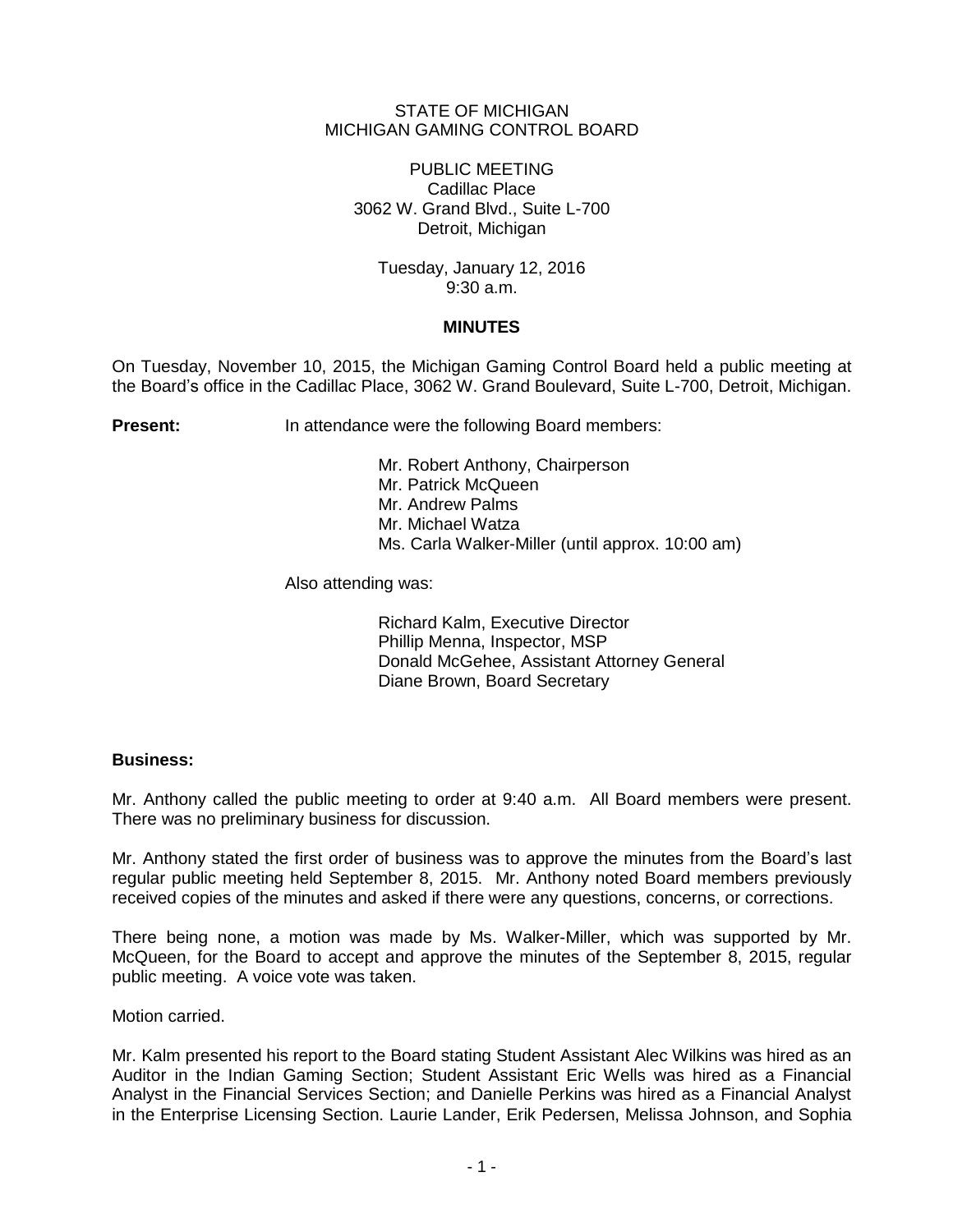Sanders resigned their positions with the Board. MGCB currently has 136 employees and 13 vacant positions.

In regard to the Board's budget, as of October 31, 2015, total expenditures were \$389,523 leaving an unexpended balance of \$27,268,077 in appropriated funding for fiscal year 2016 which includes funds for anticipated expenditures to the Attorney General's Office and the Michigan State Police.

Mr. Kalm next reported for the month ending October 31, 2015, aggregate revenue for the three Detroit casinos was down 0.5 % when compared to the same month last year. Revenue was up 4.9% when compared to September 2015. Year-to-date gaming revenue for the three Detroit casinos was up 3.1% percent compared to the same period in 2014.

Revenue for MGM was up 0.9% to \$47.5 million, MotorCity revenue was up 0.3% to \$37.8 million, and Greektown revenue was down 3.7% to \$27.6 million when compared to October 2014.

The market shares for October 2015 were MGM 42%, MotorCity 34%, and Greektown 24%.

For the month ending October 31, 2015, gaming taxes for the three Detroit casinos were \$9.1 million compared to \$9.2 million for the same period last year.

Aggregate revenue for the three Detroit casinos for the three-month period ending October 31was down 0.4% percent compared to the same period last year. Gaming revenue for the three-month period was MGM \$136.3 million, MotorCity \$110.6 million, and Greektown \$81.0 million.

For the three months ending October 31, 2015, MGM was down 0.9%, Greektown was down 2.2%, while MotorCity was up 1.6% when compared to the same period last year.

In regard to supplier licensing and vendor registration, Mr. Kalm advised the Board as of October 31, 2015, 778 active vendor exemptions were registered. As of October 31, 2015, 360 casino supplier companies were granted exemption from supplier licensing requirements. As of October 31, 2015, there were a total of eight active temporary nongaming-related and seven active temporary gaming-related supplier licenses in effect. In addition, there are 108 annual supplier licenses in effect.

In regard to occupational licensing, Mr. Kalm advised the Board as of October 31, 2015, the Board's Employee Licensing section issued a total of 2,190 occupational licenses to MGM employees; 1,707 occupational licenses to MotorCity employees; and 1,433 occupational licenses to Greektown employees. In addition, through the month of October 2015, 1,662 employees of various licensed casino suppliers have been granted occupational licenses. There are currently 34 temporary occupational licenses.

Mr. Kalm advised the Board since the September meeting, the required background investigations for 177 pending Level 1 and 2 occupational licenses have been completed. Pursuant to Board Resolution No. 2002-02, Mr. Kalm previously approved 599 renewal requests and 81 Level 3 requests on behalf of the Board.

Mr. Kalm reported Michigan State Police (MSP) Board-related activity. It was noted MSP has several vacancies.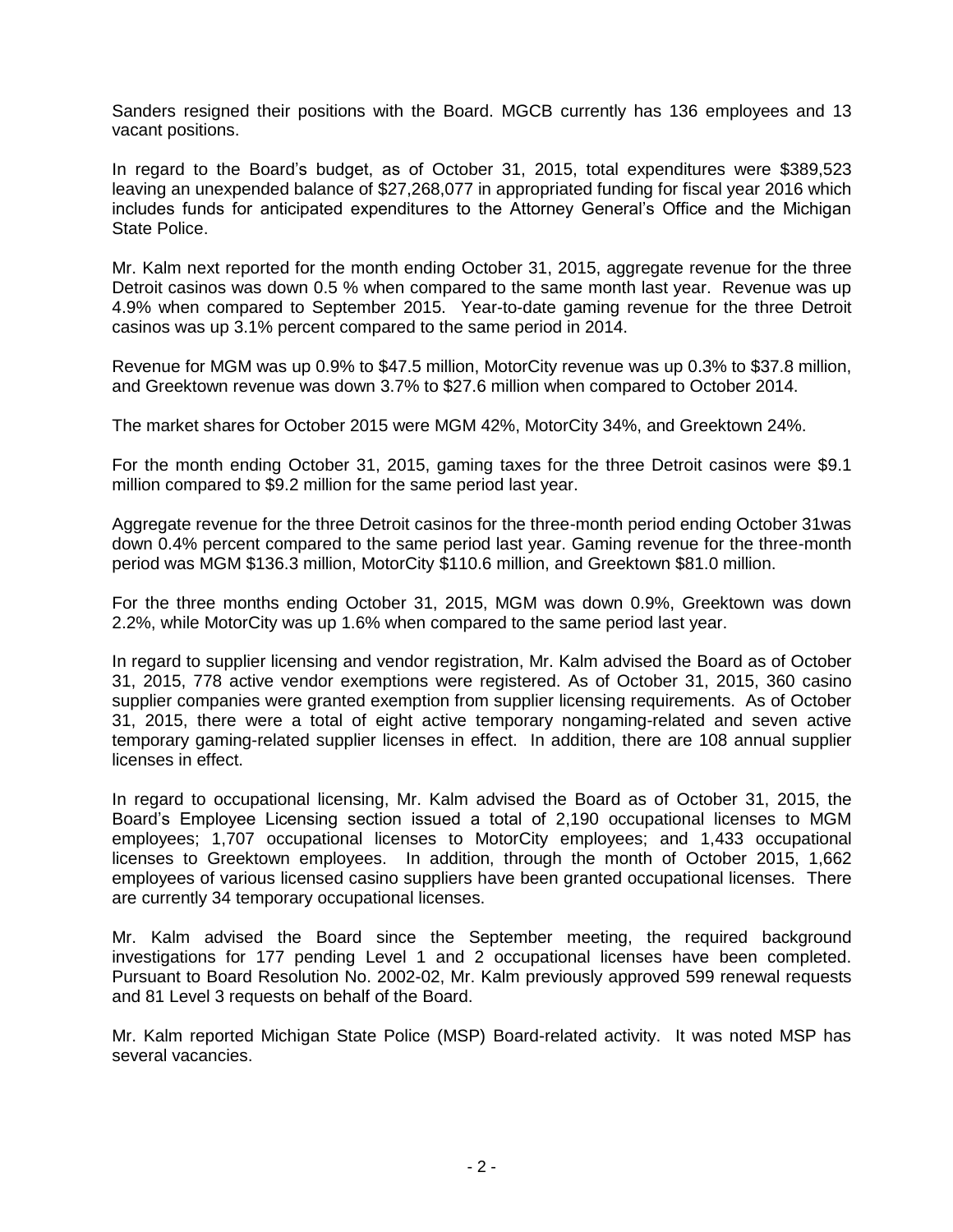Concluding his report, Mr. Kalm informed the Board of several noted MSP activities for the months of September and October which were not available in the public forum but for Board information only.

Mr. McQueen questioned Mr. Kalm about the low amount of expenses for the month of October. Deputy Director Robert Simon responded stating that the MGCB is at the beginning of a fiscal year and therefore, only one pay period was reported for this time period.

Next, the Board considered for approval the recommendation of the Executive Director and the Licensing & Investigations Division's staff regarding the 177 Level 1 and 2 occupational license applications.

There being no questions from Board members, it was moved by Ms. Walker-Miller and supported by Mr. McQueen that the Board enter an Order accepting and adopting the recommendations of the Executive Director and the Licensing & Investigations Division's staff for the pending Level 1 and 2 occupational license applications. A voice vote was taken.

Motion carried.

The next agenda item was consideration of the pending supplier license applications of Atlas Wholesale Food Company, Conti-Corporation and Ecker Mechanical Contractors, Inc.

There were no questions from Board members. A motion was made by Mr. Palms and supported by Mr. Watza that the Board enter the Orders finding and concluding the applicants are eligible and suitable for licensure and, accordingly, grant the requests. A voice vote was taken.

Motion carried.

Next agenda item was consideration of the pending supplier license renewal applications of Assemblers (III), LLC; Brainstorm Logistics, LLC; Colasanti Construction Services, Inc.; Data Strategy, LLC; Dillon Energy Services, Inc.; Gemellaro Systems Integration, Inc.; Great Lakes Mechanical Corp.; Happ Controls, Inc.; Heldon Shoe Company d/b/a Red Wing Shoes; Hercules & Hercules, Inc.; International Market Place, Inc. d/b/a Fishbone's Rhythm Kitchen Café; KBC, Inc.; KLP Specialty Food, Inc. d/b/a Empire Packing company; Master Craft Carpet Service d/b/a Master Craft Floors; Socios Holding, Inc. d/b/a Mark's Quality Meats, Inc. d/b/a Culinary Specialties, Inc.; The Boelter Companies, Inc.; and Tre Builders, LLC.

There being no questions from Board members, Mr. Watza put forth a motion which was supported by Mr. Palms that the Board enter Orders finding the above-listed suppliers and their qualifiers eligible and suitable for license renewal and, accordingly, grant the requests for a oneyear period. Mr. McQueen recused himself from voting on Dillon Energy Services, Inc. A voice vote was taken.

Motion carried.

Next was the consideration of the suitability of NAV-LJP, LLC and Laurie Ellen Smock as new Key persons of supplier licensee Halifax Security, Inc. d/b/a North American Video.

There were no questions from Board members; therefore, it was moved by Mr. McQueen and supported by Mr. Watza that the Board enter an Order finding and concluding NAV-LJP, LLC and Laurie Ellen Smock suitable as new Key persons of Supplier Licensee Halifax Security, Inc. d/b/a North American Video. A voice vote was taken.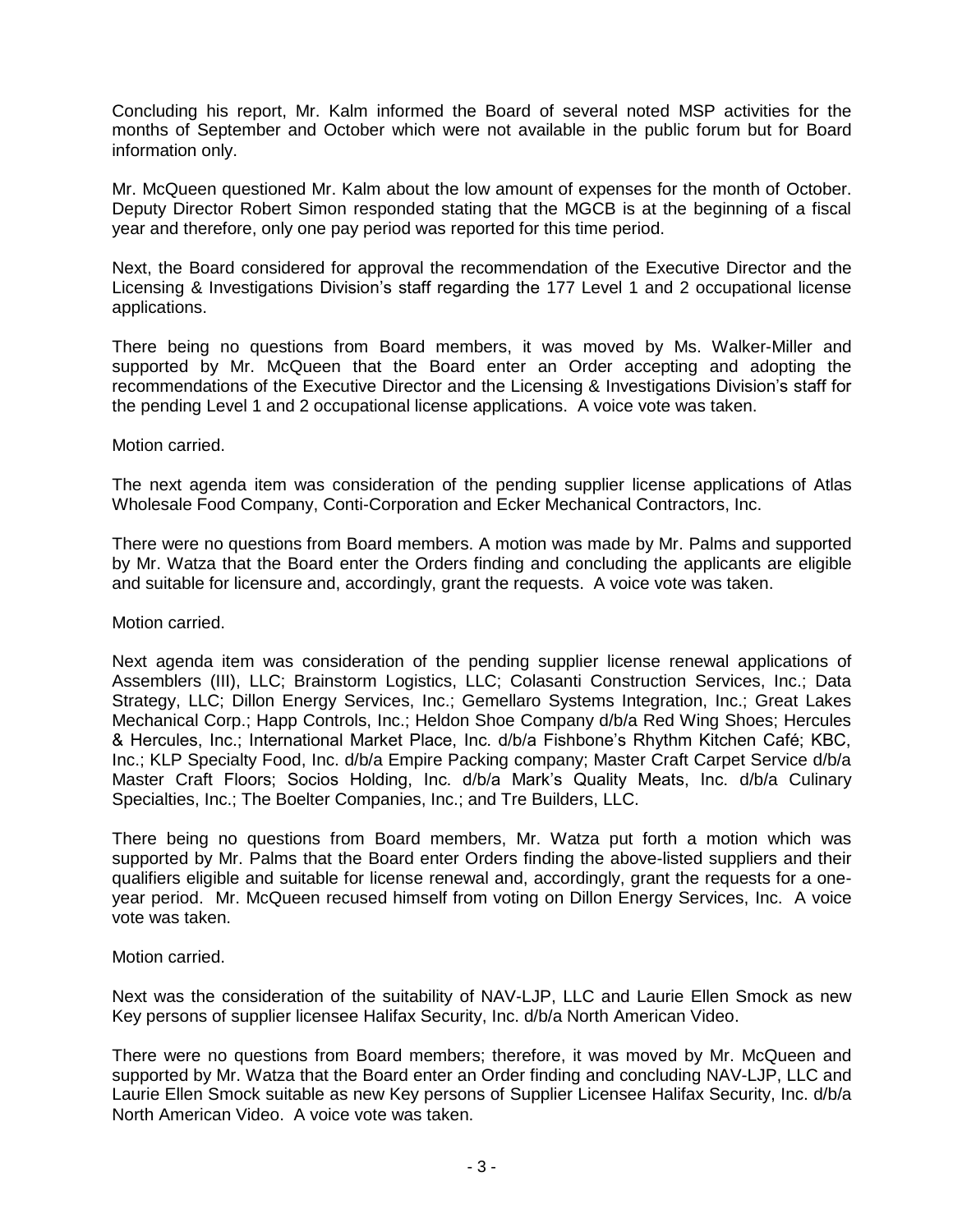Motion carried.

The next agenda item was the consideration of the suitability of Briceson Lee Kahler as a new Key person of casino licensee Greektown Casino, LLC.

There were no questions; therefore; a motion was put forth by Ms. Walker-Miller and supported by Mr. McQueen that the Board enter the order finding and concluding Briceson Lee Kahler is suitable for licensure as a new Key person of Greektown Casino, LLC. A voice vote was taken.

# Motion carried.

The next agenda item was the consideration of the suitability of Mark Barrett Lefever as a new Key person of casino licensee MGM Grand Detroit.

There were no questions by Board members; therefore, a motion was put forth by Mr. Palms and supported by Mr. Watza that the Board enter the order finding and concluding Mark Barrett Lefever is suitable for licensure as a new Key person of MGM Grand Detroit. A voice vote was taken.

# Motion carried.

Next, the Board considered the request of the supplier license application of Structural Group, Inc. There being no questions or concerns from Board members, Mr. Watza put forth a motion which was supported by Ms. Walker-Miller to issue an order approving the withdrawal. A voice vote was taken.

# Motion carried.

There were several transfers of interest pending Board approval on the meeting's agenda: Bally Gaming, Inc.; Data Strategy, LLC; Halifax Security, Inc. d/b/a North American Video; and Interblock, Luxury Gaming Products D.d. d/b/a Interblock D.d. Prior to the Data Strategy, LLC request, Ms. Walker-Miller left the meeting. There was no discussion or questions regarding the requests therefore motions were made and supported to approve the requests. Voice votes were taken.

# Motions carried.

The final business item of the agenda was consideration of the Acknowledgement of Violations (AOVs) of casino licensee, Greektown Casino.

Mr. Nafso, Assistant Attorney General, outlined the circumstances regarding three violations by Greektown Casino. Two of the violations involved minors in the casino and one was for incorrectly calculating the fixed charge coverage ratio in its report to the Board for the first quarter of 2014, and incorrectly calculating available cash from the March 2014 through May 2014 reports to the Board. All three violations were self-reported by the casino. The total amount of the fine was \$25,000, with the complete amount being held in abeyance for 12 months. Ms. Hansen, the attorney representing Greektown Casino, addressed the Board acknowledging the violations and reiterating the casino's efforts in reducing the number of these types of violations.

There were no questions from Board members. Mr. Palms put forth the motion to accept the violations which was supported by Mr. Watza. A voice vote was taken.